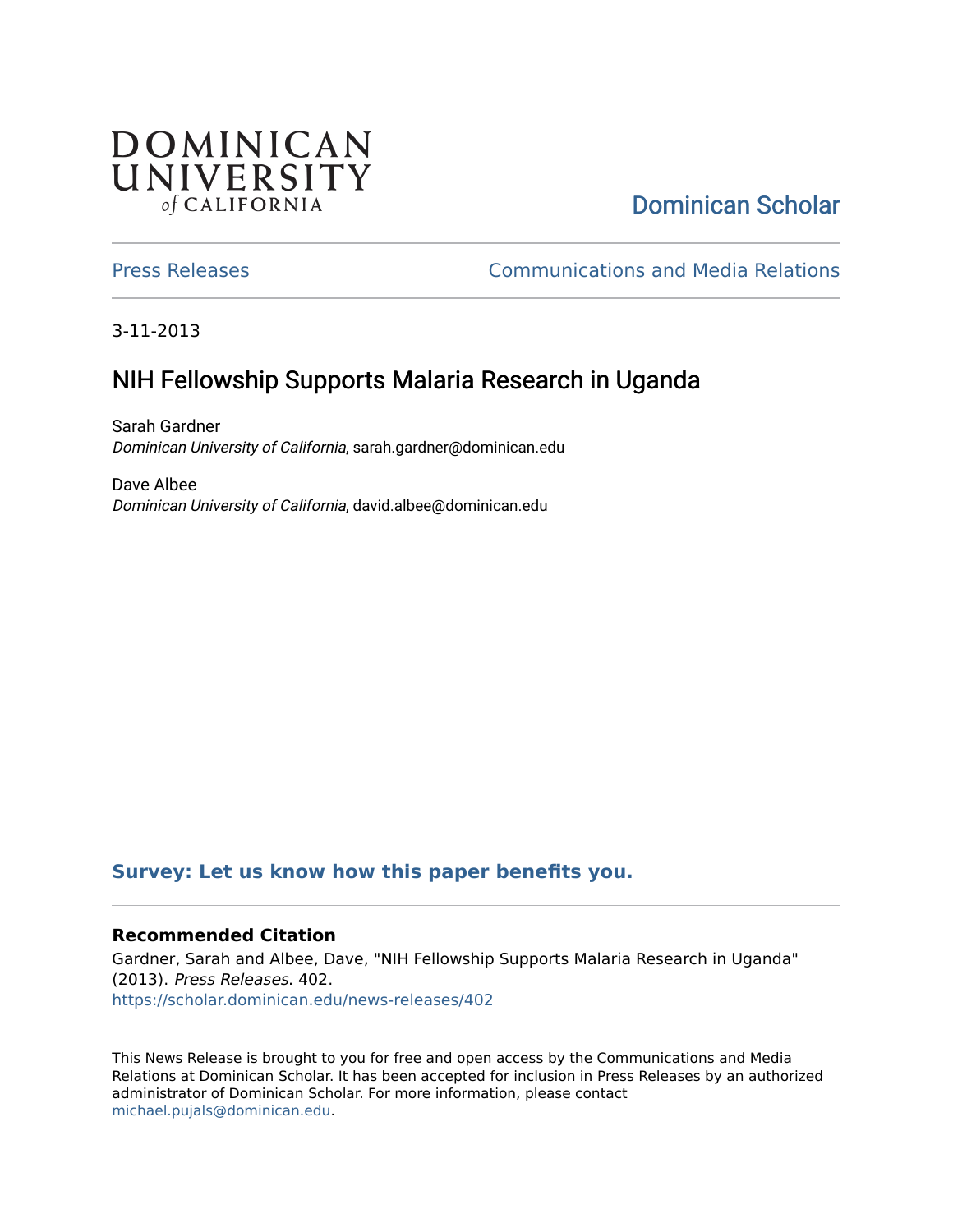### **NIH Fellowship Supports Malaria Research in Uganda**

Today Huezo is enrolled in Dominican's Master's in Biological Sciences program, working alongside Cooper on research focused on understanding the molecular mechanism of drug action and resistance in the human malaria parasite.

Last summer, thanks to an internal grant from Dominican's Strategic Initiative Fund, Huezo joined Cooper and a team of researchers from the University of California San Francisco (UCSF) on clinical trials at the Tororo District Hospital in eastern Uganda. Funded by the National Institutes of Health, the ongoing trails are examining the impact of monthly anti-malaria drugs on Ugandan children.

Huezo will return to Uganda this summer after being awarded a prestigious Global Health Disparities Research Fellowship. The fellowship is funded by the NIH through the University of California Berkeley Minority Health and Health Disparities International Research Training (MHIRT) Program. Cooper, Associate Professor in Dominican's Department of Natural Sciences and Mathematics, is a faculty participant in the MHIRT program.

Cooper credits Huezo's undergraduate training at Dominican for preparing her to work alongside the research team in Uganda. Science majors at Dominican have an important edge in their advancement of their education and careers. While at many universities, students don't get to work in the lab until their junior or senior year, at Dominican students are able to join a research team beginning their freshman year.

This laboratory experience gives students the advantage of knowing how to structure an experiment, use laboratory equipment, record results, analyze data, and present their findings for peer review. They gain professional credentials by presenting research findings at peer conferences, and co-authoring scientific papers with Dominican faculty for publication and presentation at professional meetings.

The day after receiving her bachelor's degree in biology in spring 2012, Huezo flew to Uganda to spend 12 weeks working alongside Cooper and the UCSF team, collecting data and parasite specimens to study how the genetics of malaria parasites are changing in response to new drug therapies introduced to Africa.

The MHIRT program allows U.S. universities to offer 10-12 week international training opportunities in health research for undergraduate and graduate students in the health sciences. Students who are from health disparity populations and/or are underrepresented in basic science, biomedical clinical, or behavioral health research career fields are eligible for funding.

"It is great getting Dominican University students involved in these high-level research programs," Cooper said. "Stephanie will work side-by-side with Berkeley and UCSF students and doctors, together with the local Ugandan practitioners and staff."

Working in Uganda last summer left a lasting impression on Stephanie.

"When people think of Uganda, many people think of the negatives. I kept an open mind going in and I found that the place was just amazing – there were so many happy people there. It was